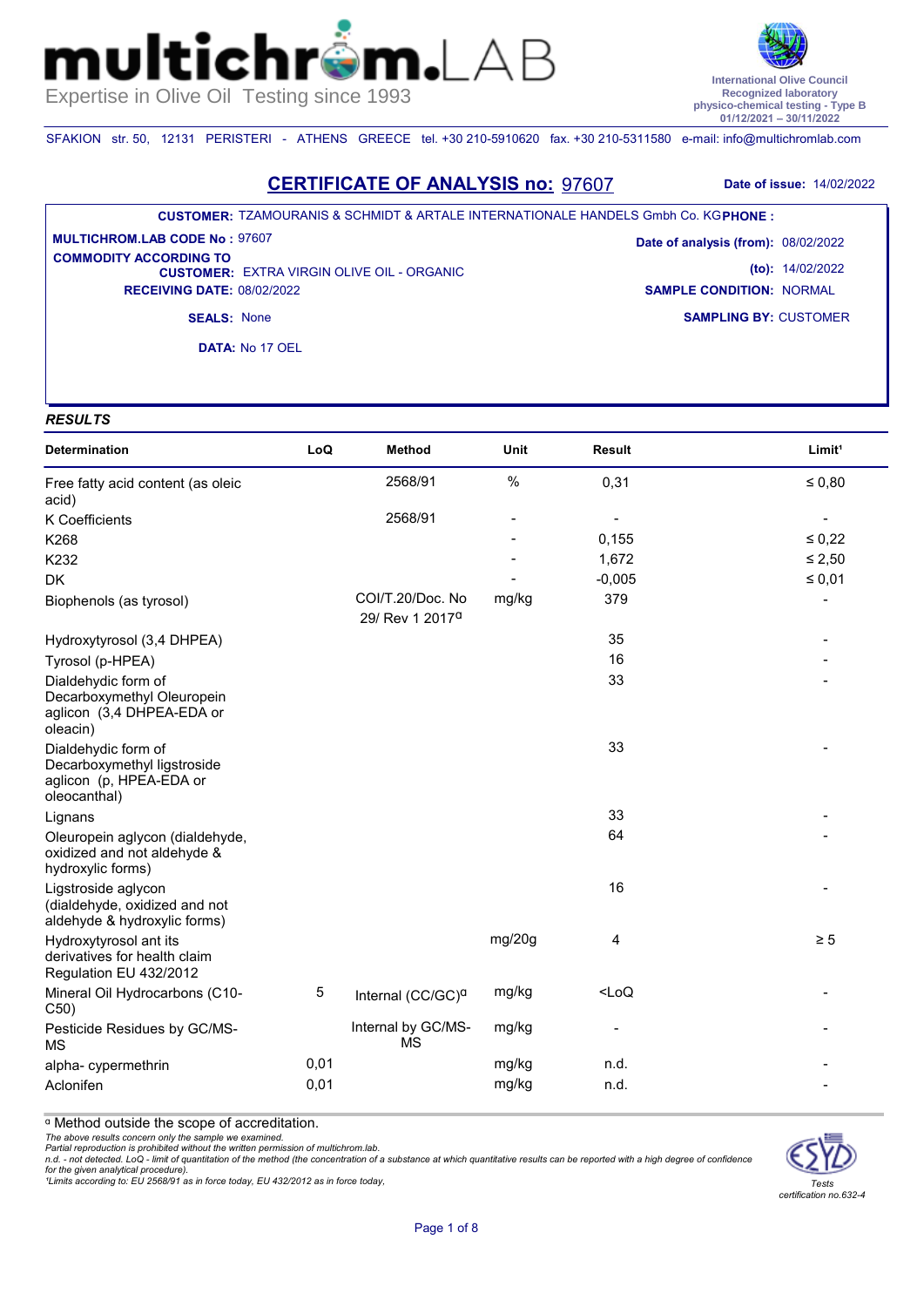

SFAKION str. 50, 12131 PERISTERI - ATHENS GREECE tel. +30 210-5910620 fax. +30 210-5311580 e-mail: info@multichromlab.com

 $\mathbf{n}$ .

## **CERTIFICATE OF ANALYSIS no:** 97607 **Date of issue:** 14/02/2022

#### **CUSTOMER:** TZAMOURANIS & SCHMIDT & ARTALE INTERNATIONALE HANDELS Gmbh Co. KG **PHONE :**

**CUSTOMER: EXTRA VIRGIN OLIVE OIL - ORGANIC RECEIVING DATE:** 08/02/2022 **MULTICHROM.LAB CODE No :** 97607 **COMMODITY ACCORDING TO** 

**SAMPLING BY:** CUSTOMER **Date of analysis (from):** 08/02/2022 **(to):** 14/02/2022 **SAMPLE CONDITION:** NORMAL

**SEALS:** None

**DATA:** Νο 17 OEL

## *RESULTS*

mul

| Determination                    | LoQ  | <b>Method</b> | Unit  | <b>Result</b> | Limit <sup>1</sup> |
|----------------------------------|------|---------------|-------|---------------|--------------------|
| Acrinathrin                      | 0,01 |               | mg/kg | n.d.          |                    |
| Alachlor                         | 0,01 |               | mg/kg | n.d.          |                    |
| Aldrin                           | 0,01 |               | mg/kg | n.d.          |                    |
| Azaconazole                      | 0,01 |               | mg/kg | n.d.          |                    |
| Azinphos-ethyl                   | 0,01 |               | mg/kg | n.d.          |                    |
| Azinphos-methyl                  | 0,01 |               | mg/kg | n.d.          |                    |
| Benalaxyl                        | 0,01 |               | mg/kg | n.d.          |                    |
| Benfluralin                      | 0,01 |               | mg/kg | n.d.          |                    |
| Benfuracarb <sup>a</sup>         | 0,01 |               | mg/kg | n.d.          |                    |
| <b>Bifenthrin</b>                | 0,01 |               | mg/kg | n.d.          |                    |
| Biphenyl (diphenyl) <sup>a</sup> | 0,01 |               | mg/kg | n.d.          |                    |
| Bitertanol                       | 0,01 |               | mg/kg | n.d.          |                    |
| <b>Bromacil</b>                  | 0,01 |               | mg/kg | n.d.          |                    |
| Bromophos-ethyl                  | 0,01 |               | mg/kg | n.d.          |                    |
| Bromophos-methyl                 | 0,01 |               | mg/kg | n.d.          |                    |
| Bromopropylate                   | 0,01 |               | mg/kg | n.d.          |                    |
| Buprofezin                       | 0,01 |               | mg/kg | n.d.          |                    |
| <b>Butafenacil</b>               | 0,01 |               | mg/kg | n.d.          |                    |
| Carbaryl                         | 0,01 |               | mg/kg | n.d.          |                    |
| Carbosulfan <sup>a</sup>         | 0,01 |               | mg/kg | n.d.          |                    |
| Chlordane                        | 0,02 |               | mg/kg | n.d.          |                    |
| Chlorfenapyr                     | 0,01 |               | mg/kg | n.d.          |                    |
| Chlorfenson (Ovex)               | 0,01 |               | mg/kg | n.d.          |                    |
| Chlorobenzilate                  | 0,01 |               | mg/kg | n.d.          |                    |
| Chloroneb                        | 0,01 |               | mg/kg | n.d.          |                    |
| Chlorothalonil                   | 0,02 |               | mg/kg | n.d.          |                    |
| Chlorpropham                     | 0,01 |               | mg/kg | n.d.          |                    |
| Chlorpyrifos (ethyl)             | 0,01 |               | mg/kg | n.d.          |                    |
| Chlorpyrifos-methyl              | 0,01 |               | mg/kg | n.d.          |                    |
| Chlorthal-dimethyl               | 0,01 |               | mg/kg | n.d.          |                    |
| Chlozolinate                     | 0,01 |               | mg/kg | n.d.          |                    |

ᵅ Method outside the scope of accreditation.

*The above results concern only the sample we examined.* 

Partial reproduction is prohibited without the written permission of multichrom.lab.<br>n.d. - not detected. LoQ - limit of quantitation of the method (the concentration of a substance at which quantitative results can be rep *for the given analytical procedure). ¹Limits according to: EU 2568/91 as in force today, EU 432/2012 as in force today,*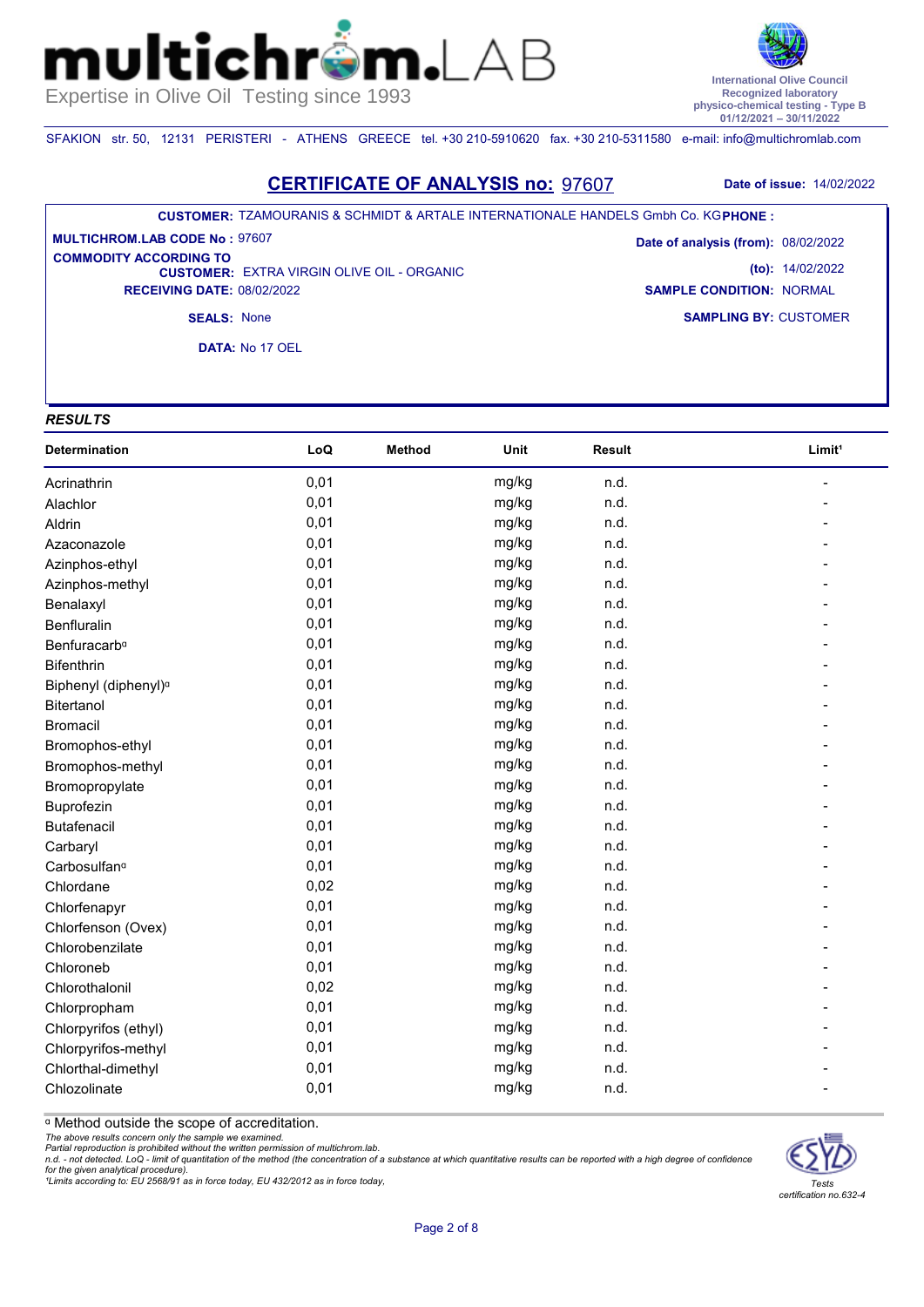

SFAKION str. 50, 12131 PERISTERI - ATHENS GREECE tel. +30 210-5910620 fax. +30 210-5311580 e-mail: info@multichromlab.com

 $\mathsf{n}\mathsf{I}$  /

## **CERTIFICATE OF ANALYSIS no:** 97607 **Date of issue:** 14/02/2022

#### **CUSTOMER:** TZAMOURANIS & SCHMIDT & ARTALE INTERNATIONALE HANDELS Gmbh Co. KG **PHONE :**

**CUSTOMER: EXTRA VIRGIN OLIVE OIL - ORGANIC RECEIVING DATE:** 08/02/2022 **MULTICHROM.LAB CODE No :** 97607 **COMMODITY ACCORDING TO** 

**SAMPLING BY:** CUSTOMER **Date of analysis (from):** 08/02/2022 **(to):** 14/02/2022 **SAMPLE CONDITION:** NORMAL

**SEALS:** None

**DATA:** Νο 17 OEL

## *RESULTS*

mul

| Determination            | LoQ  | <b>Method</b> | Unit  | <b>Result</b> | Limit <sup>1</sup> |
|--------------------------|------|---------------|-------|---------------|--------------------|
| Clomazone                | 0,01 |               | mg/kg | n.d.          |                    |
| Cloquintocet-mexyl       | 0,01 |               | mg/kg | n.d.          |                    |
| Cyanophos                | 0,01 |               | mg/kg | n.d.          |                    |
| Cyfluthrin               | 0,01 |               | mg/kg | n.d.          |                    |
| Cyhalothrin - λ          | 0,01 |               | mg/kg | n.d.          |                    |
| Cypermethrin, 4 isomers  | 0,01 |               | mg/kg | n.d.          |                    |
| Cyproconazole            | 0,01 |               | mg/kg | n.d.          |                    |
| $2,4$ -DDT               | 0,01 |               | mg/kg | n.d.          |                    |
| $4,4-DDD$                | 0,01 |               | mg/kg | n.d.          |                    |
| 4,4-DDE                  | 0,01 |               | mg/kg | n.d.          |                    |
| $4,4-DDT$                | 0,01 |               | mg/kg | n.d.          |                    |
| Deltamethrin             | 0,01 |               | mg/kg | n.d.          |                    |
| Diazinon                 | 0,01 |               | mg/kg | n.d.          |                    |
| Dichlobenil <sup>a</sup> | 0,01 |               | mg/kg | n.d.          |                    |
| Dichlofenthion           | 0,01 |               | mg/kg | n.d.          |                    |
| 4,4-Dichlorobenzophenone | 0,01 |               | mg/kg | n.d.          |                    |
| Dichlorvos <sup>a</sup>  | 0,01 |               | mg/kg | n.d.          |                    |
| Diclobutrazol            | 0,01 |               | mg/kg | n.d.          |                    |
| Dichloran                | 0,01 |               | mg/kg | n.d.          |                    |
| Dieldrin                 | 0,01 |               | mg/kg | n.d.          |                    |
| Difenoconazole           | 0,01 |               | mg/kg | n.d.          |                    |
| <b>Diflufenican</b>      | 0,01 |               | mg/kg | n.d.          |                    |
| Dimethenamid             | 0,01 |               | mg/kg | n.d.          |                    |
| Dimethoate               | 0,01 |               | mg/kg | n.d.          |                    |
| Diniconazole             | 0,01 |               | mg/kg | n.d.          |                    |
| Diphenamid               | 0,01 |               | mg/kg | n.d.          |                    |
| Diphenylamine            | 0,01 |               | mg/kg | n.d.          |                    |
| Endosulfan sulfate       | 0,01 |               | mg/kg | n.d.          |                    |
| Endosulfan-alpha         | 0,01 |               | mg/kg | n.d.          |                    |
| Endosulfan-beta          | 0,01 |               | mg/kg | n.d.          |                    |
| Endrin                   | 0,01 |               | mg/kg | n.d.          |                    |

ᵅ Method outside the scope of accreditation.

*The above results concern only the sample we examined.* 

Partial reproduction is prohibited without the written permission of multichrom.lab.<br>n.d. - not detected. LoQ - limit of quantitation of the method (the concentration of a substance at which quantitative results can be rep *for the given analytical procedure). ¹Limits according to: EU 2568/91 as in force today, EU 432/2012 as in force today,* 

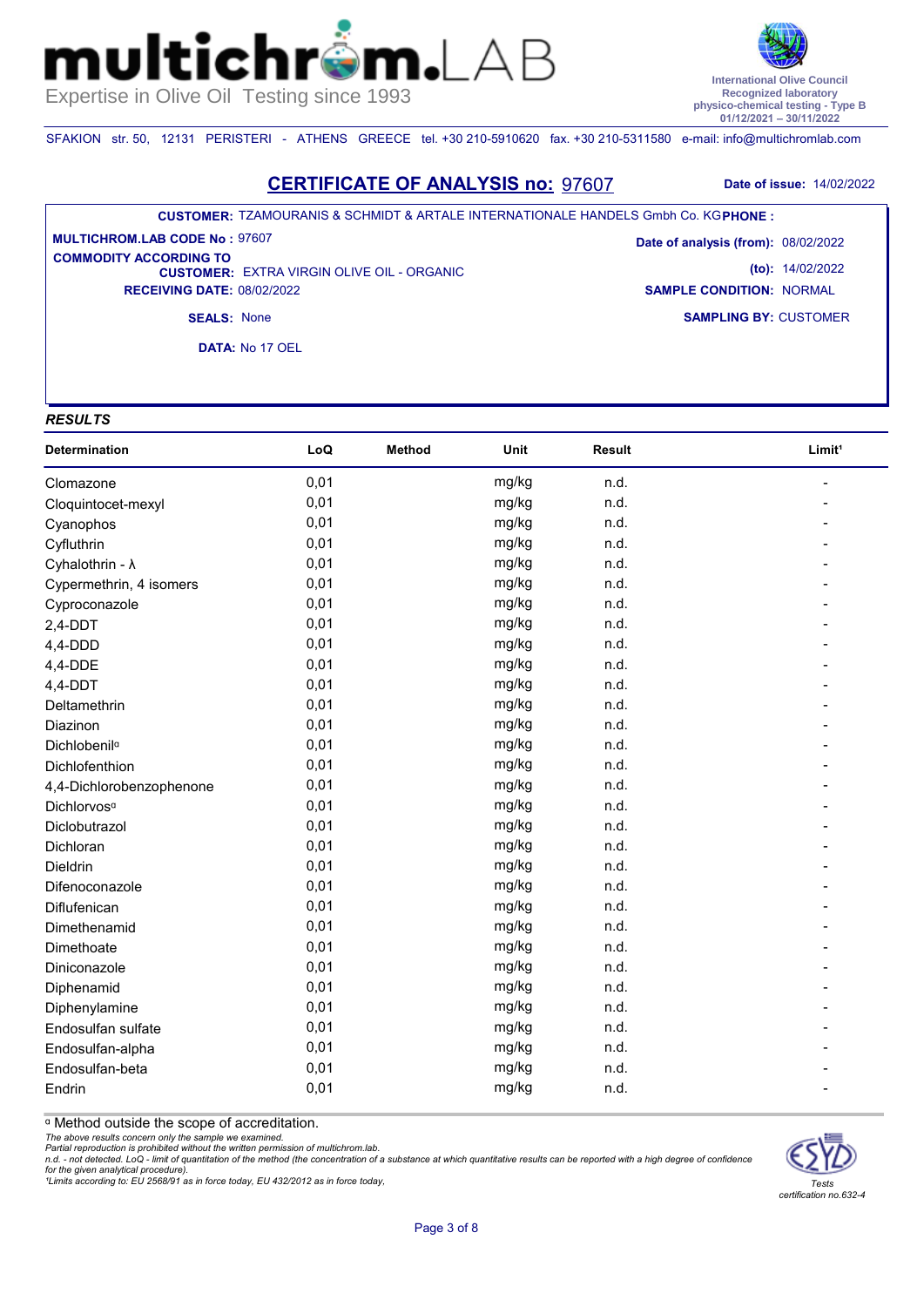

SFAKION str. 50, 12131 PERISTERI - ATHENS GREECE tel. +30 210-5910620 fax. +30 210-5311580 e-mail: info@multichromlab.com

 $\mathsf{n}\mathsf{I}$  /

## **CERTIFICATE OF ANALYSIS no:** 97607 **Date of issue:** 14/02/2022

#### **CUSTOMER:** TZAMOURANIS & SCHMIDT & ARTALE INTERNATIONALE HANDELS Gmbh Co. KG **PHONE :**

**CUSTOMER: EXTRA VIRGIN OLIVE OIL - ORGANIC RECEIVING DATE:** 08/02/2022 **MULTICHROM.LAB CODE No :** 97607 **COMMODITY ACCORDING TO** 

**SAMPLING BY:** CUSTOMER **Date of analysis (from):** 08/02/2022 **(to):** 14/02/2022 **SAMPLE CONDITION:** NORMAL

**SEALS:** None

**DATA:** Νο 17 OEL

### *RESULTS*

mul

| Determination            | LoQ  | <b>Method</b> | Unit  | <b>Result</b> | Limit <sup>1</sup> |
|--------------------------|------|---------------|-------|---------------|--------------------|
| EPN                      | 0,01 |               | mg/kg | n.d.          |                    |
| Epoxiconazole            | 0,01 |               | mg/kg | n.d.          |                    |
| <b>EPTC</b> <sup>a</sup> | 0,01 |               | mg/kg | n.d.          |                    |
| Etaconazol               | 0,01 |               | mg/kg | n.d.          |                    |
| Etaconazol               | 0,01 |               | mg/kg | n.d.          |                    |
| Ethion                   | 0,01 |               | mg/kg | n.d.          |                    |
| Ethofumesate             | 0,01 |               | mg/kg | n.d.          |                    |
| Ethoxyquin <sup>a</sup>  | 0,01 |               | mg/kg | n.d.          |                    |
| Etofenprox               | 0,01 |               | mg/kg | n.d.          |                    |
| Etridiazole <sup>a</sup> | 0,01 |               | mg/kg | n.d.          |                    |
| Famoxadone               | 0,01 |               | mg/kg | n.d.          |                    |
| Famphur                  | 0,01 |               | mg/kg | n.d.          |                    |
| Fenamidone               | 0,01 |               | mg/kg | n.d.          |                    |
| Fenarimol                | 0,01 |               | mg/kg | n.d.          |                    |
| Fenazaquin               | 0,01 |               | mg/kg | n.d.          |                    |
| Fenchlorphos             | 0,01 |               | mg/kg | n.d.          |                    |
| Fenchlorphos-oxon        | 0,01 |               | mg/kg | n.d.          |                    |
| Fenitrothion             | 0,01 |               | mg/kg | n.d.          |                    |
| Fenoxycarb               | 0,01 |               | mg/kg | n.d.          |                    |
| Fenpropathrin            | 0,01 |               | mg/kg | n.d.          |                    |
| Fenpropimorph            | 0,01 |               | mg/kg | n.d.          |                    |
| Fenson                   | 0,01 |               | mg/kg | n.d.          |                    |
| Fenthion                 | 0,01 |               | mg/kg | n.d.          |                    |
| Fenthion sulfone         | 0,01 |               | mg/kg | n.d.          |                    |
| Fenthion sulfoxide       | 0,01 |               | mg/kg | n.d.          |                    |
| Fenvalerate              | 0,01 |               | mg/kg | n.d.          |                    |
| Flonicamid               | 0,01 |               | mg/kg | n.d.          |                    |
| Fluchloralin             | 0,01 |               | mg/kg | n.d.          |                    |
| Flucythrinate            | 0,01 |               | mg/kg | n.d.          |                    |
| Flumioxazine             | 0,01 |               | mg/kg | n.d.          |                    |
| Fluquinconazole          | 0,01 |               | mg/kg | n.d.          |                    |

ᵅ Method outside the scope of accreditation.

*The above results concern only the sample we examined.* 

Partial reproduction is prohibited without the written permission of multichrom.lab.<br>n.d. - not detected. LoQ - limit of quantitation of the method (the concentration of a substance at which quantitative results can be rep *for the given analytical procedure). ¹Limits according to: EU 2568/91 as in force today, EU 432/2012 as in force today,* 

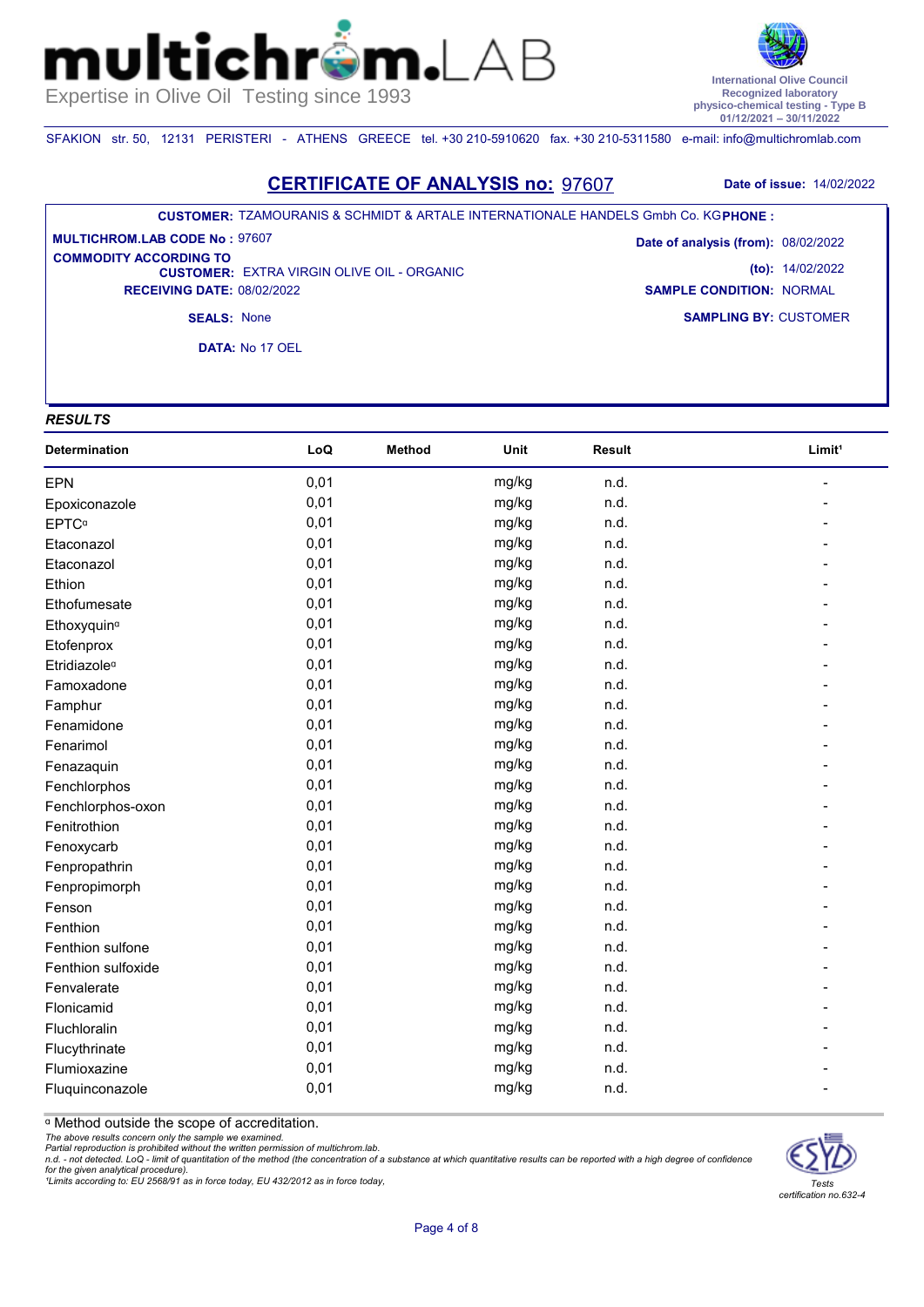

SFAKION str. 50, 12131 PERISTERI - ATHENS GREECE tel. +30 210-5910620 fax. +30 210-5311580 e-mail: info@multichromlab.com

 $\mathsf{n}\mathsf{I}$  /

## **CERTIFICATE OF ANALYSIS no:** 97607 **Date of issue:** 14/02/2022

#### **CUSTOMER:** TZAMOURANIS & SCHMIDT & ARTALE INTERNATIONALE HANDELS Gmbh Co. KG **PHONE :**

**CUSTOMER: EXTRA VIRGIN OLIVE OIL - ORGANIC RECEIVING DATE:** 08/02/2022 **MULTICHROM.LAB CODE No :** 97607 **COMMODITY ACCORDING TO** 

**SAMPLING BY:** CUSTOMER **Date of analysis (from):** 08/02/2022 **(to):** 14/02/2022 **SAMPLE CONDITION:** NORMAL

**SEALS:** None

**DATA:** Νο 17 OEL

## *RESULTS*

mul

| Determination          | LoQ  | <b>Method</b> | Unit  | <b>Result</b> | Limit <sup>1</sup> |
|------------------------|------|---------------|-------|---------------|--------------------|
| Flutriafol             | 0,01 |               | mg/kg | n.d.          |                    |
| Fluvalinate            | 0,01 |               | mg/kg | n.d.          |                    |
| Fonofos (dyfonate)     | 0,01 |               | mg/kg | n.d.          |                    |
| Formothion             | 0,01 |               | mg/kg | n.d.          |                    |
| HCH-alpha              | 0,01 |               | mg/kg | n.d.          |                    |
| HCH-beta               | 0,01 |               | mg/kg | n.d.          |                    |
| HCH-delta              | 0,01 |               | mg/kg | n.d.          |                    |
| HCH-gamma (Lindane)    | 0,01 |               | mg/kg | n.d.          |                    |
| Heptachlor             | 0,01 |               | mg/kg | n.d.          |                    |
| Heptachl. epoxide endo | 0,01 |               | mg/kg | n.d.          |                    |
| Heptachl. epoxide exo  | 0,01 |               | mg/kg | n.d.          |                    |
| Hexachlorobenzene      | 0,01 |               | mg/kg | n.d.          |                    |
| Imazalil               | 0,02 |               | mg/kg | n.d.          |                    |
| Ibrobenphos            | 0,01 |               | mg/kg | n.d.          |                    |
| Iprodione              | 0,01 |               | mg/kg | n.d.          |                    |
| Isocarbofos            | 0,01 |               | mg/kg | n.d.          |                    |
| Isodrin                | 0,01 |               | mg/kg | n.d.          |                    |
| Isofenphos             | 0,01 |               | mg/kg | n.d.          |                    |
| Isofenphos-methyl      | 0,01 |               | mg/kg | n.d.          |                    |
| lodofenphos            | 0,01 |               | mg/kg | n.d.          |                    |
| Leptophos              | 0,01 |               | mg/kg | n.d.          |                    |
| Malaoxon               | 0,01 |               | mg/kg | n.d.          |                    |
| Malathion              | 0,01 |               | mg/kg | n.d.          |                    |
| Mefenpyr-diethyl       | 0,01 |               | mg/kg | n.d.          |                    |
| Metazachlor            | 0,01 |               | mg/kg | n.d.          |                    |
| Methacriphos           | 0,01 |               | mg/kg | n.d.          |                    |
| Methidathion           | 0,01 |               | mg/kg | n.d.          |                    |
| Methomyla              | 0,01 |               | mg/kg | n.d.          |                    |
| Methoprotryne          | 0,01 |               | mg/kg | n.d.          |                    |
| Methoxychlor           | 0,01 |               | mg/kg | n.d.          |                    |
| Metolachlor            | 0,01 |               | mg/kg | n.d.          |                    |

ᵅ Method outside the scope of accreditation.

*The above results concern only the sample we examined.* 

Partial reproduction is prohibited without the written permission of multichrom.lab.<br>n.d. - not detected. LoQ - limit of quantitation of the method (the concentration of a substance at which quantitative results can be rep *for the given analytical procedure). ¹Limits according to: EU 2568/91 as in force today, EU 432/2012 as in force today,*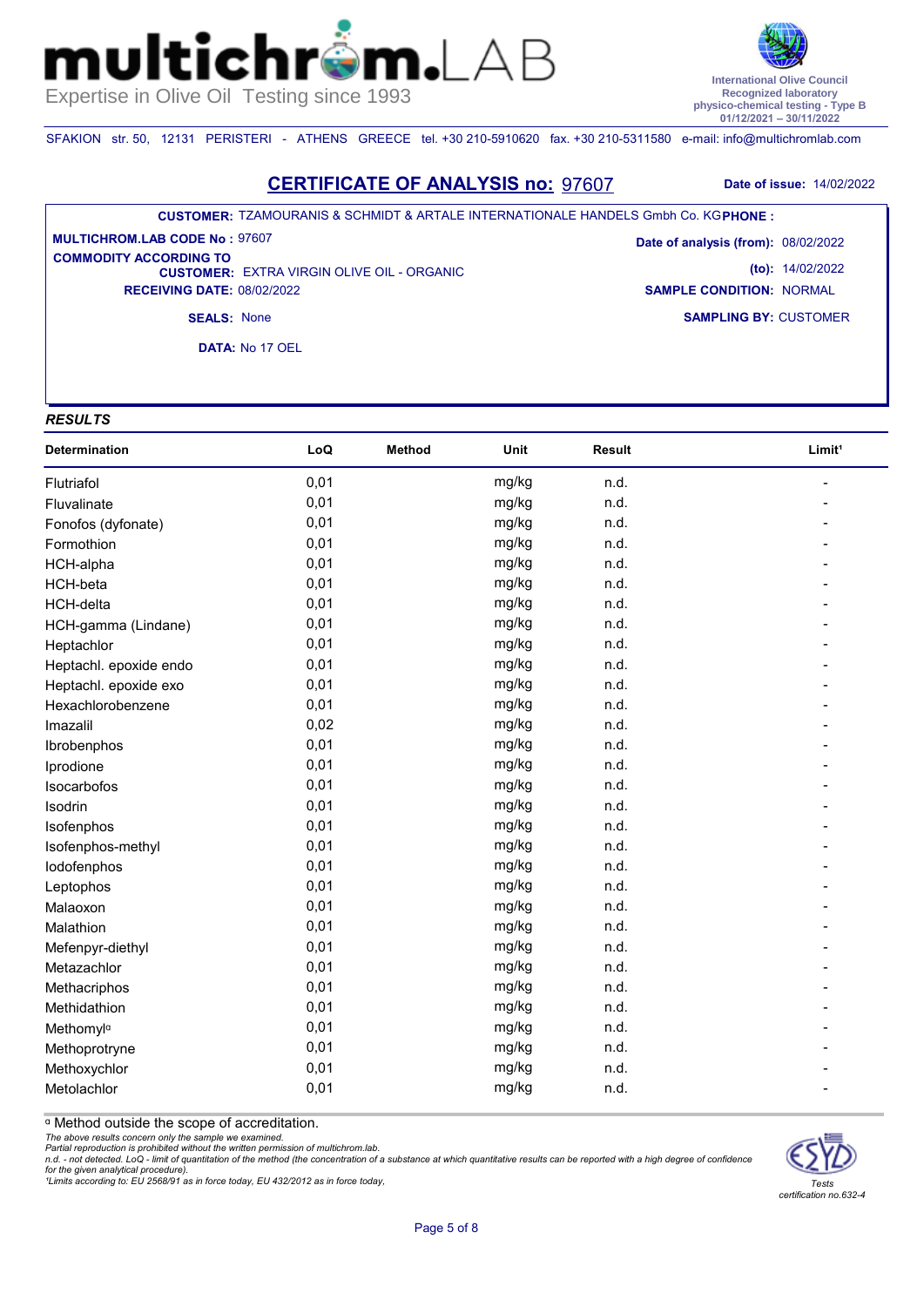

SFAKION str. 50, 12131 PERISTERI - ATHENS GREECE tel. +30 210-5910620 fax. +30 210-5311580 e-mail: info@multichromlab.com

 $\mathsf{m}.$ 

## **CERTIFICATE OF ANALYSIS no:** 97607 **Date of issue:** 14/02/2022

#### **CUSTOMER:** TZAMOURANIS & SCHMIDT & ARTALE INTERNATIONALE HANDELS Gmbh Co. KG **PHONE :**

**CUSTOMER: EXTRA VIRGIN OLIVE OIL - ORGANIC RECEIVING DATE:** 08/02/2022 **MULTICHROM.LAB CODE No :** 97607 **COMMODITY ACCORDING TO** 

**SAMPLING BY:** CUSTOMER **Date of analysis (from):** 08/02/2022 **(to):** 14/02/2022 **SAMPLE CONDITION:** NORMAL

**SEALS:** None

**DATA:** Νο 17 OEL

## *RESULTS*

mul

| Determination         | LoQ  | Method | Unit  | <b>Result</b> | Limit <sup>1</sup> |
|-----------------------|------|--------|-------|---------------|--------------------|
| Metribuzin            | 0,01 |        | mg/kg | n.d.          |                    |
| Mevinphos             | 0,01 |        | mg/kg | n.d.          |                    |
| Myclobutanyl          | 0,01 |        | mg/kg | n.d.          |                    |
| Nitralin <sup>a</sup> | 0,01 |        | mg/kg | n.d.          |                    |
| Nitrapyrin            | 0,01 |        | mg/kg | n.d.          |                    |
| Nitrofen              | 0,01 |        | mg/kg | n.d.          |                    |
| Nitrothal-isopropyl   | 0,01 |        | mg/kg | n.d.          |                    |
| Norflurazon           | 0,01 |        | mg/kg | n.d.          |                    |
| o-Phenylphenol        | 0,01 |        | mg/kg | n.d.          |                    |
| Oxadiazon             | 0,01 |        | mg/kg | n.d.          |                    |
| Oxyfluorfen           | 0,01 |        | mg/kg | n.d.          |                    |
| Paraoxon-methyl       | 0,02 |        | mg/kg | n.d.          |                    |
| Parathion             | 0,01 |        | mg/kg | n.d.          |                    |
| Parathion-methyl      | 0,01 |        | mg/kg | n.d.          |                    |
| Pebulate              | 0,01 |        | mg/kg | n.d.          |                    |
| Pencycuron            | 0,01 |        | mg/kg | n.d.          |                    |
| Pendimethalin         | 0,01 |        | mg/kg | n.d.          |                    |
| Pentachloroaniline    | 0,01 |        | mg/kg | n.d.          |                    |
| Pentachloranisole     | 0,01 |        | mg/kg | n.d.          |                    |
| Permethrin            | 0,01 |        | mg/kg | n.d.          |                    |
| Perthane              | 0,01 |        | mg/kg | n.d.          |                    |
| Phenthoate            | 0,01 |        | mg/kg | n.d.          |                    |
| Phorate               | 0,01 |        | mg/kg | n.d.          |                    |
| Phosalone             | 0,01 |        | mg/kg | n.d.          |                    |
| Phosmet               | 0,01 |        | mg/kg | n.d.          |                    |
| Piperonyl butoxide    | 0,01 |        | mg/kg | n.d.          |                    |
| Pirimicarb            | 0,01 |        | mg/kg | n.d.          |                    |
| Pirimiphos-methyl     | 0,01 |        | mg/kg | n.d.          |                    |
| Procymidone           | 0,01 |        | mg/kg | n.d.          |                    |
| Profluralin           | 0,01 |        | mg/kg | n.d.          |                    |
| Propanil              | 0,01 |        | mg/kg | n.d.          |                    |

ᵅ Method outside the scope of accreditation.

*The above results concern only the sample we examined.* 

Partial reproduction is prohibited without the written permission of multichrom.lab.<br>n.d. - not detected. LoQ - limit of quantitation of the method (the concentration of a substance at which quantitative results can be rep *for the given analytical procedure). ¹Limits according to: EU 2568/91 as in force today, EU 432/2012 as in force today,*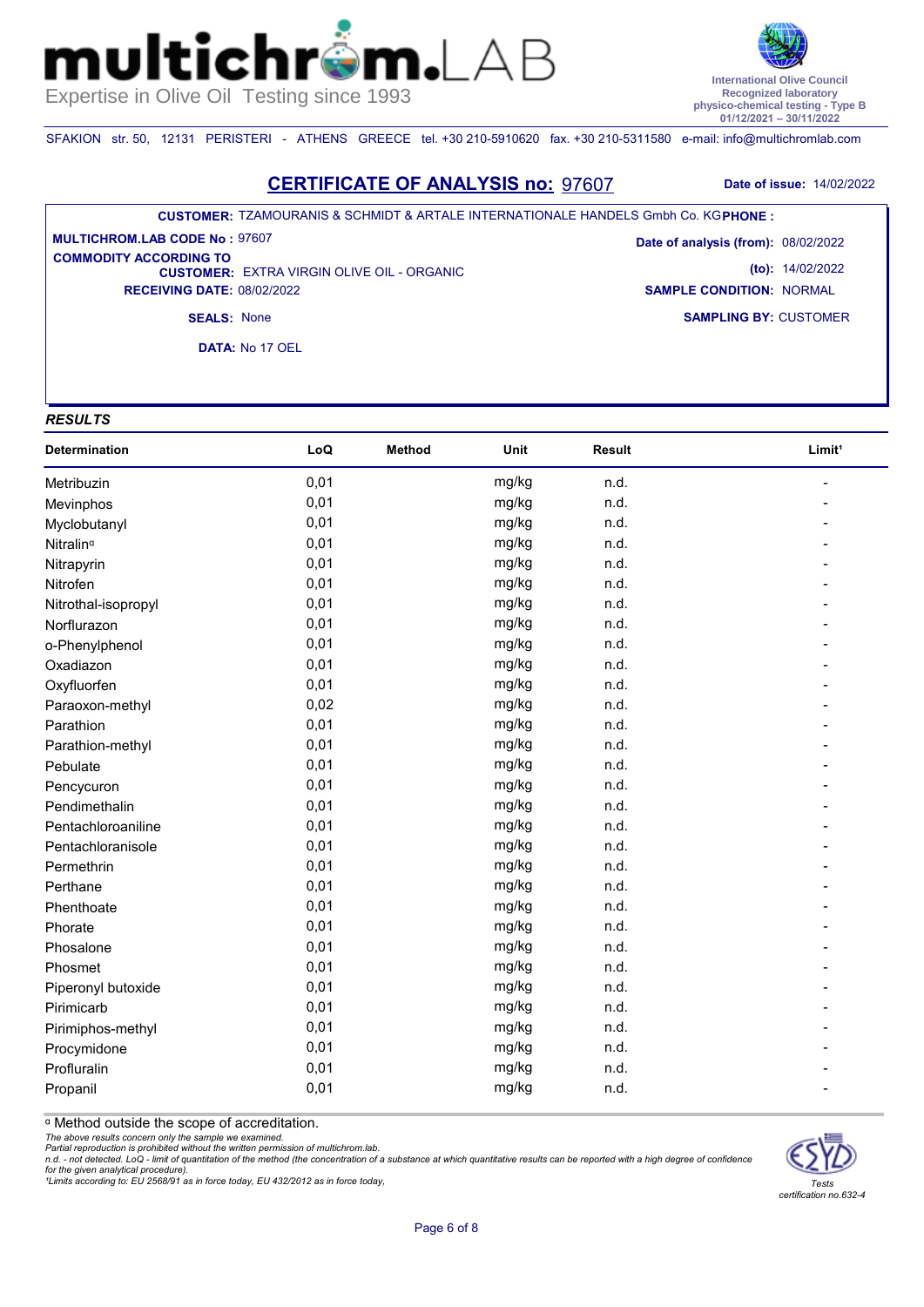

SFAKION str. 50, 12131 PERISTERI - ATHENS GREECE tel. +30 210-5910620 fax. +30 210-5311580 e-mail: info@multichromlab.com

 $\mathsf{n}\,$ 

## **CERTIFICATE OF ANALYSIS no:** 97607 **Date of issue:** 14/02/2022

#### **CUSTOMER:** TZAMOURANIS & SCHMIDT & ARTALE INTERNATIONALE HANDELS Gmbh Co. KG **PHONE :**

**CUSTOMER: EXTRA VIRGIN OLIVE OIL - ORGANIC RECEIVING DATE:** 08/02/2022 **MULTICHROM.LAB CODE No :** 97607 **COMMODITY ACCORDING TO** 

**SAMPLING BY:** CUSTOMER **Date of analysis (from):** 08/02/2022 **(to):** 14/02/2022 **SAMPLE CONDITION:** NORMAL

**SEALS:** None

**DATA:** Νο 17 OEL

## *RESULTS*

mul

| Determination    | LoQ  | Method | Unit  | Result | Limit <sup>1</sup> |
|------------------|------|--------|-------|--------|--------------------|
| Propargite       | 0,01 |        | mg/kg | n.d.   |                    |
| Propazine        | 0,01 |        | mg/kg | n.d.   |                    |
| Propetamphos     | 0,01 |        | mg/kg | n.d.   |                    |
| Propham          | 0,01 |        | mg/kg | n.d.   |                    |
| Propiconazole    | 0,01 |        | mg/kg | n.d.   |                    |
| Propyzamide      | 0,01 |        | mg/kg | n.d.   |                    |
| Prosulfocarb     | 0,01 |        | mg/kg | n.d.   |                    |
| Prothiofos       | 0,01 |        | mg/kg | n.d.   |                    |
| Pyraclostrobin   | 0,01 |        | mg/kg | n.d.   |                    |
| Pyridaphenthion  | 0,01 |        | mg/kg | n.d.   |                    |
| Pyrifenox        | 0,01 |        | mg/kg | n.d.   |                    |
| Pyriproxyfen     | 0,01 |        | mg/kg | n.d.   |                    |
| Quinoxyfen       | 0,01 |        | mg/kg | n.d.   |                    |
| Quintozene       | 0,01 |        | mg/kg | n.d.   |                    |
| S 421            | 0,01 |        | mg/kg | n.d.   |                    |
| Spiromesifen     | 0,01 |        | mg/kg | n.d.   |                    |
| Tebuconazole     | 0,01 |        | mg/kg | n.d.   |                    |
| Tecnazene        | 0,01 |        | mg/kg | n.d.   |                    |
| Tefluthrin       | 0,01 |        | mg/kg | n.d.   |                    |
| <b>Terbacil</b>  | 0,01 |        | mg/kg | n.d.   |                    |
| <b>Terbufos</b>  | 0,01 |        | mg/kg | n.d.   |                    |
| Terbuthylazine   | 0,01 |        | mg/kg | n.d.   |                    |
| Tetradifon       | 0,01 |        | mg/kg | n.d.   |                    |
| Tetramethrin     | 0,01 |        | mg/kg | n.d.   |                    |
| Tetrasul         | 0,02 |        | mg/kg | n.d.   |                    |
| Thiabendazole    | 0,01 |        | mg/kg | n.d.   |                    |
| Thiacloprid      | 0,01 |        | mg/kg | n.d.   |                    |
| Tolclofos-methyl | 0,01 |        | mg/kg | n.d.   |                    |
| Transfluthrin    | 0,01 |        | mg/kg | n.d.   |                    |
| Triadimefon      | 0,01 |        | mg/kg | n.d.   |                    |
| Tri-allate       | 0,01 |        | mg/kg | n.d.   |                    |

ᵅ Method outside the scope of accreditation.

*The above results concern only the sample we examined.* 

Partial reproduction is prohibited without the written permission of multichrom.lab.<br>n.d. - not detected. LoQ - limit of quantitation of the method (the concentration of a substance at which quantitative results can be rep *for the given analytical procedure). ¹Limits according to: EU 2568/91 as in force today, EU 432/2012 as in force today,*